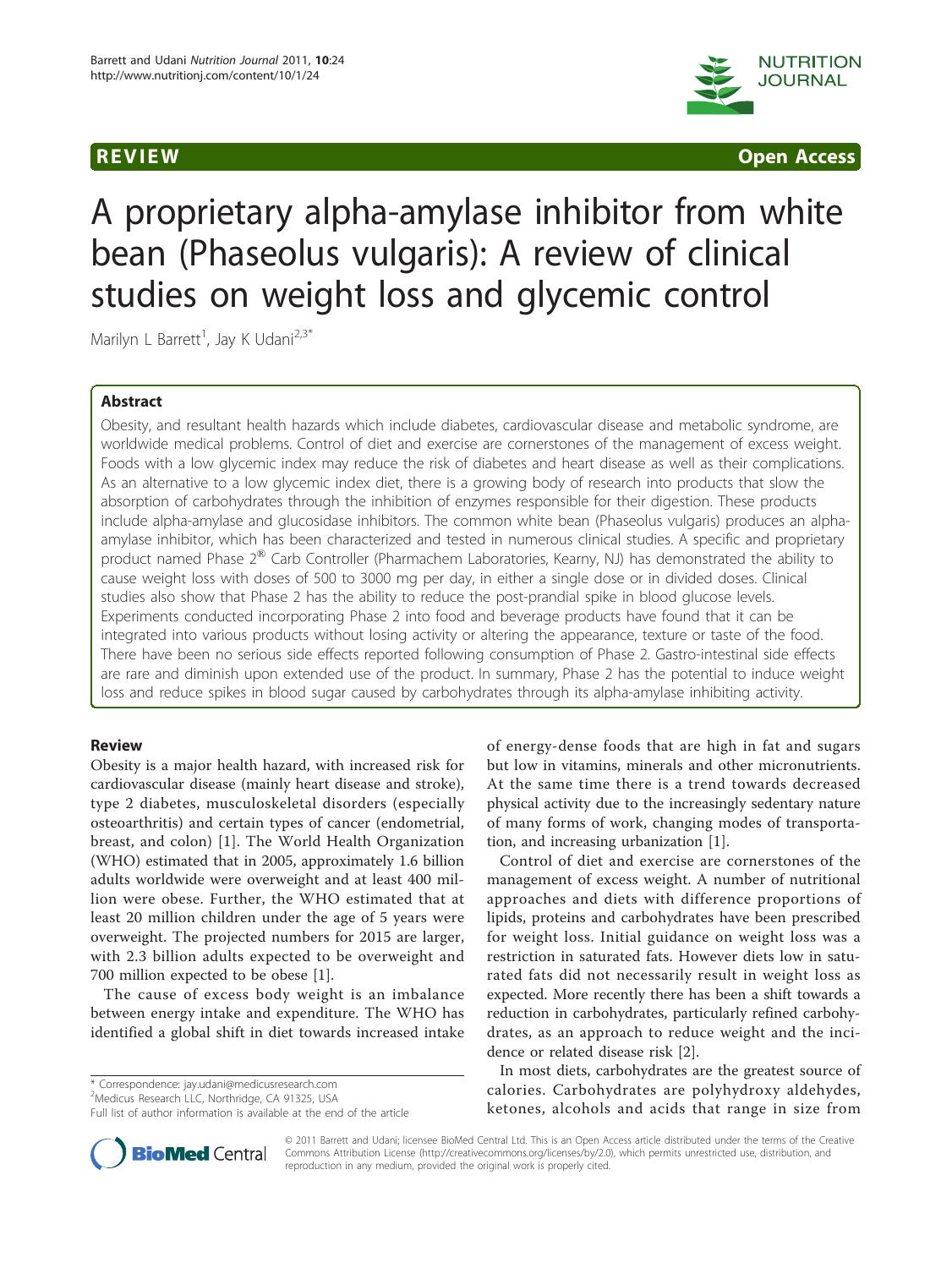single monomeric units (monosaccharides) to polymers (polysaccharides). Before being absorbed by the body, carbohydrates must be broken down into monosaccharides. This breakdown occurs due to two major enzymes: amylase and glucosidase [\[3](#page-8-0)].

Digestion of carbohydrates begins in the mouth, with amylase secreted by salivary glands. This action accounts for only about 5% of the breakdown of carbohydrates. The process is halted in the stomach due to the high acid environment destroying the amylase activity. When the food enters the intestine, the acidic pH is neutralized by the release of bicarbonate by the pancreas and by the mucous that lines the walls of the intestine. Amylase is secreted into the small intestines by the pancreas. Alpha-glucosidase enzymes are located in the brush border of the small intestines. Amylase breaks down the carbohydrates into oligosaccharides. The glucosidase enzymes (including lactase, maltase and sucrose) complete the breakdown to monosaccharide units. It is only the monosaccharide units that are absorbed into the body. Glucose and other monosaccharides are transported via the hepatic portal vein to the liver. Monosaccharides not immediately utilized for energy are stored as glycogen in the liver or as fat (triglycerides) in adipose tissue, liver and plasma. Carbohydrates that are resistant to digestion in the intestine enter the colon, where they are fermented by colonic bacteria to produce short-chain fatty acids, carbon dioxide and methane.

Dietary carbohydrates that are composed mostly of monosaccharide units are absorbed quickly and are said to have a "high glycemic index". Carbohydrates in polymeric form are absorbed more slowly and said to have a "low glycemic index". The glycemic index (GI) is defined as the incremental area under the blood glucose curve following ingestion of a test food, expressed as a percentage of the corresponding area following an equivalent load of a reference carbohydrate, either glucose or white (wheat) bread [[4](#page-8-0)]. Factors that influence the GI besides the composition of the carbohydrate are the fat and protein content of the food, the acidity of the food and the presence of fiber [[5\]](#page-8-0). Low GI foods (< 55) include vegetables, unsweetened yogurt and protein-enriched spaghetti. High GI foods (> 70) include white bread, baked potato and dates.

After consumption of high GI foods, there is a large, rapid increase in blood sugar levels and in response a rapid increase in insulin levels. Insulin promotes the uptake of glucose from the blood into cells in the liver and skeletal muscle tissue, storing it as glycogen. Insulin also increases fatty acid synthesis and can result in the accumulation of lipids. Accumulation of lipids in skeletal muscle and the liver is associated with a decrease in insulin sensitivity. Insulin resistance increases the chance of developing type-2 diabetes and heart disease.

Post-prandial hyperglycemia and insulin resistance are thought to play a central role in the development and progression of cardiovascular disease in subjects with impaired glucose tolerance. Post-prandial hyperglycemia is associated with endothelial dysfunction and an increase in intima-media thickness as well as a higher prevalence of atherosclerotic plaques. High glucose levels have been shown to stimulate expression of adhesion molecules (intercellular adhesion molecule-1, vascular adhesion molecule-1, E-selectin) and cytokines in in-vitro models. Hyperglycemia causes an increase in oxidative stress with associated oxidation of low-density lipoprotein, platelet activation and thrombin generation [[5,6](#page-8-0)]. A body of evidence, including prospective cohort studies, randomized controlled trials and mechanistic experiments, support a role for low GI diets in the prevention of obesity, diabetes and cardiovascular disease [[7-9](#page-8-0)]. Three large-scale epidemiological studies on women reported a correlation between a high glycemic index diet and the incidence of type 2 diabetes [[10-12](#page-8-0)]. The populations studied were 59,000 US black women, 65,000 Chinese women and 91,249 US nurses, who were each followed for periods of time of 5 to 8 years. Another prospective cohort study in Europe, which included 25,000 men and women, concluded that high cereal fiber was inversely associated with the risk of developing diabetes [\[13\]](#page-8-0).

As previously indicated, the choice of the type of carbohydrate foods in the diet, with their varying glycemic properties, with determine the rate of absorption of sugars into the body. One means of reducing the GI of a meal is the inclusion of resistant starches. Resistant starches are those that resist digestion in the small intestine, thereby passing into the large intestine, where they act like dietary fiber [[14\]](#page-8-0). These starches are naturally found in seeds, legumes and unprocessed whole grains. The amount of resistant starch in food is influenced by processing, which can either increase or decrease the amounts found in the raw substance. Resistant starch can be added to foods such as bread, biscuits, sweet goods, pasta, nutritional bars and cereal, in order to lower their GI index, without affecting taste or texture [[15,16\]](#page-8-0).

An alternative to a low GI diet are products that slow the absorption of carbohydrates through the inhibition of enzymes responsible for their digestion. These products include alpha-amylase and glucosidase inhibitors. Acarbose (Prandase®, Precose®) is a prescription drug, which inhibits alpha-glucosidase enzymes in the brush border of the small intestines and pancreatic alpha-amylase. Other drugs that belong to this class are miglitol and voglibose. Acarbose reduces post-prandial hyperglcemia and is used to treat diabetes type-2. Clinical studies with subjects with impaired glucose tolerance have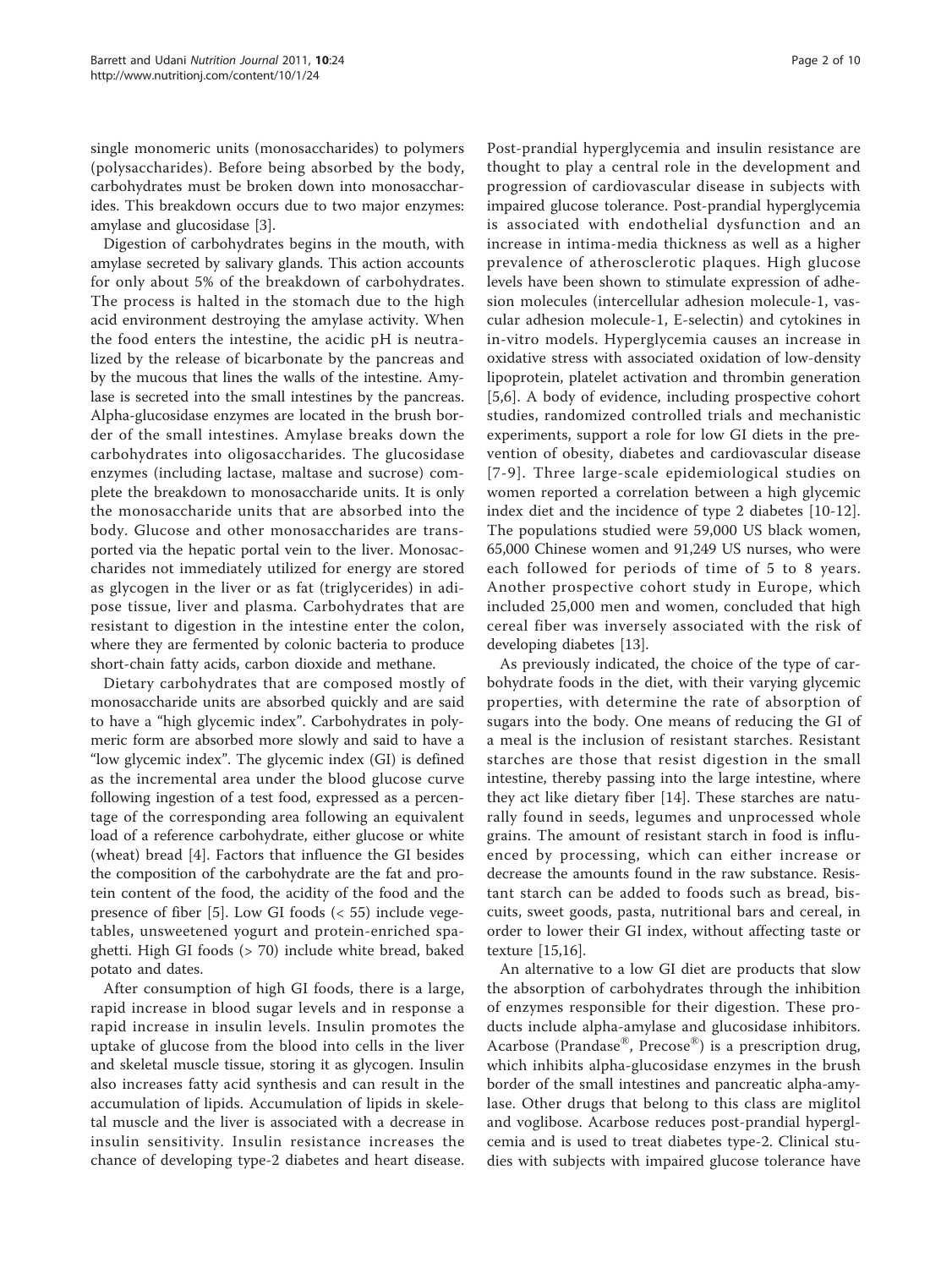demonstrated not only an improvement in post-prandial hyperglycemia but also cardiovascular benefits. Acarbose has been shown to slow the progression of thickening of the intima-media in the carotid arteries, reduce the incidence of cardiovascular disease and reverse newly diagnosed hypertension. Recently acarbose has been reported to improve insulin resistance in subjects with impaired glucose tolerance or diabetes type-2. Due to these findings, acarbose has been suggested as treatment to reduce cardiovascular risk in subjects with metabolic syndrome (a cluster of risk factors including high triglycerides, low high-density lipoprotein cholesterol and hypertension) [[6\]](#page-8-0).

Alpha-amylase inhibitors with activity against mammalian forms of the enzyme are present in plants and it is suggested that they were developed by plants in order to strengthen their defense against predators. Plant constituents with enzymatic inhibitory activity include polyphenolic compounds and glycoproteins [[17](#page-8-0)]. For example, anthocyanins and ellagitannins present in raspberries and strawberries have been reported to inhibit alpha-glucosidase and alpha-amylase activity, respectively [[18\]](#page-8-0). In addition, theaflavins and catechins present in green and black teas have been reported to inhibit alpha-amylase and alpha-glucosidase activity as well as retard starch digestion in an in-vitro model [[19\]](#page-8-0). Alphaamylase inhibitors are also present in grains, including wheat and rice [[17\]](#page-8-0). However, the greatest body of research has gone into glycoproteins extracted from kidney beans (Phaseolus vulgaris) and more specifically on the proprietary Phase 2 product.

# Properties of alpha-amylase inhibitors from beans

Common beans have 3 isoforms of alpha amylase inhibitor (alpha-A1, alpha-A12, alpha-AIL). The alpha-AI isoform has anti-amylase activity in humans. This enzyme is found in the embryonic axes and cotyledons in the seed and not in other organs of the plant. It is not active against plant alpha-amylases and is therefore classified as an anti-feedant or seed defense protein [\[20](#page-8-0)].

The alpha amylase inhibitor prevents starch digestion by completely blocking access to the active site of the alpha-amylase enzyme. Factors that affect the activity of the alpha-AI isoform inhibitor are pH, temperature, incubation time and the presence of particular ions. The optimum pH for the inhibitor is 4.5 to 5.5 and the optimal temperature is 22 to 37°C. There is no activity at 0° C and the inhibitor is completely inactivated by boiling for 10 minutes. The ideal incubation period has been recorded as 10 minutes, 40 minutes and 120 minutes by three different researchers [[3\]](#page-8-0). The different incubation times are thought to be due to the use of different test conditions; namely a pH of 6.9 for the longer incubation periods and a pH of 4.5 for the shortest [\[3](#page-8-0)].

# Background Experiments in Humans

In the early 1980's several products containing crude preparations of bean amylase inhibitors were marketed in the United States. However early clinical studies were disappointing and it was discovered that the preparations had insufficient enzyme inhibiting activity, as well as issues with potency and stability. Subsequently, a research group at the Mayo Clinic developed a partially purified white bean product and published a series of studies exploring the activity of inhibitor in human clinical studies. The test product was described as a concentrate: 6 to 8-fold by total protein content and 30 to 40 fold by dry weight [\[21\]](#page-8-0). The product was found to inactivate salivary, intraduodenal and intraileal amylase activity in vitro. Its activity was not affected by exposure to gastric juice and only minimally by duodenal juice (by 15%). In vitro studies demonstrated that the inhibitor decreased digestion of dietary starch in a dosedependent manner [[21\]](#page-8-0). Perfusion of the white bean product into the duodenum of human subjects completely inhibited the activity of intraluminal amylase activity (5.0 mg/ml at 5 ml/min) [\[21](#page-8-0)]. Subsequent experiments were conducted with volunteers intubated with an oroileal tube in order to obtain duodenal, jejuna and terminal ileal samples [[22\]](#page-8-0). After intubation the subjects ingested 50 g rice starch and on the subsequent day they ingested starch with the amylase inhibitor (5 g or 10 g white bean extract). The white bean extract significantly reduced duodenal, jejunal, and ileal intraluminal amylase activity by more than 95%; it acted as quickly as 15 minutes, and for as long as 2 hours. It increased the post prandial delivery of carbohydrates to the distal small bowel by 22 to 24% (as measured by oroileal tube aspiration) and increased hydrogen concentrations in the breath from 30 to 90 minutes after the meal. Hydrogen breath testing is an accepted method of determining carbohydrate malabsorption as colonic bacteria ferment carbohydrates into organic acids, carbon dioxide and hydrogen. A percentage of these gases are absorbed into the portal blood stream and subsequently expired through the lungs [\[23-25](#page-8-0)]. The white bean extract also reduced the postprandial plasma glucose rose by 85% and eliminated the subsequent fall of glucose level to below fasting levels. The extract significantly lowered the postprandial plasma levels of insulin, C-peptide and gastric inhibitory polypeptide [\[22\]](#page-8-0).

A follow-up study using subjects with diabetes mellitus demonstrated a decrease in the postprandial increases in plasma glucose and insulin levels [[26\]](#page-8-0). Further studies revealed that a dose of 3.8 g white bean inhibitor could cause more than twice the amount of hydrogen in the breath following a standard spaghetti meal. The percentage of malabsorbed carbohydrate increased from 4.7% to 7.0% ( $p < 0.05$ ). Also, the form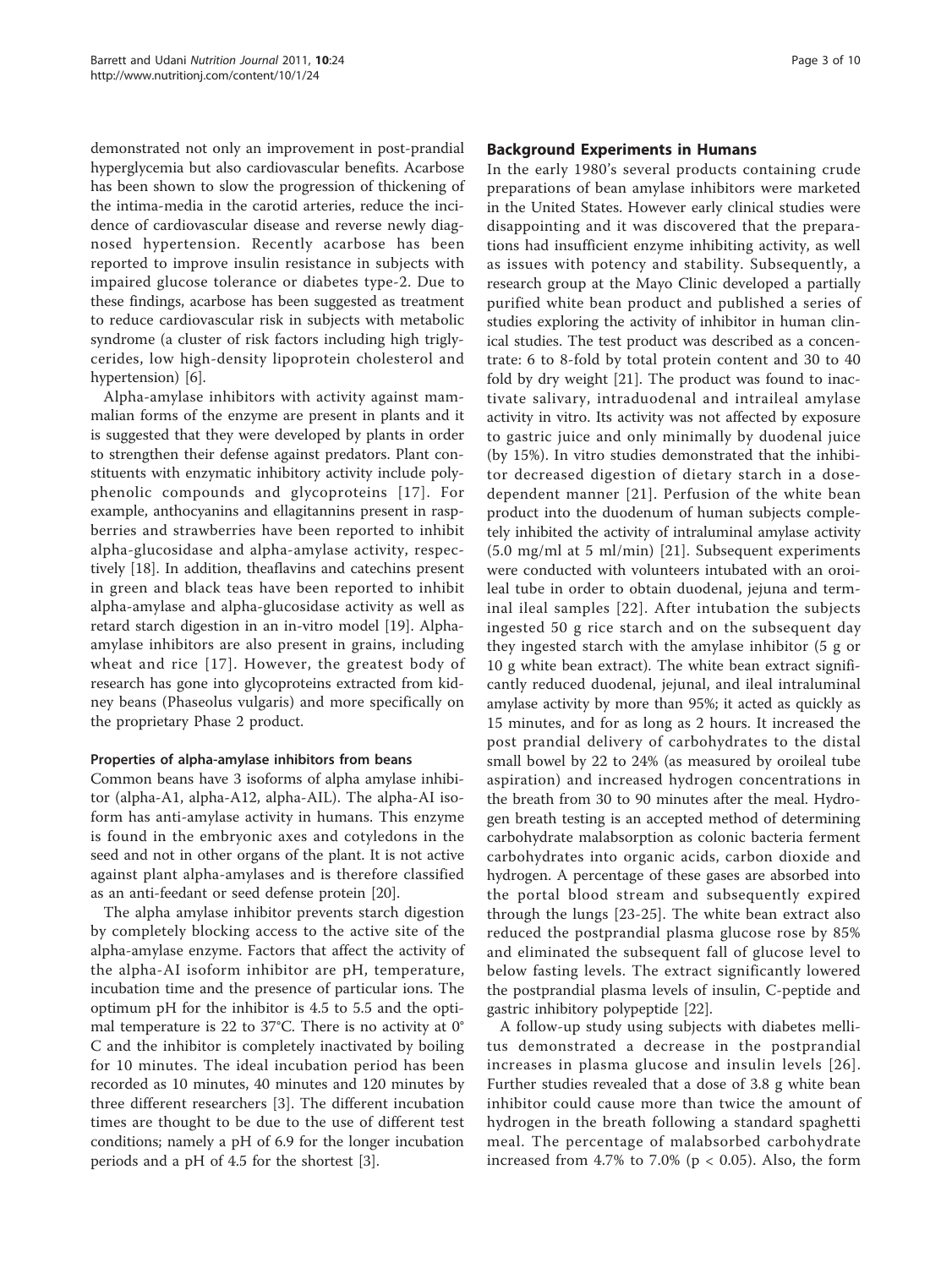of the inhibitor (powder, tablet) had no effect on the activity when taken with the spaghetti [[27](#page-8-0)]. Follow-up studies found that a dose of 2.9 g was sufficient to significantly inhibit the postprandial increases in blood glucose, C-peptide and gastric inhibitory polypeptide following 650-calorie meal containing carbohydrate, fat and protein [\[28\]](#page-8-0). A longer-term study was conducted over 3 weeks with 6 non-insulin dependent diabetics. The subjects were given sufficient white bean inhibitor to reduce the increase in postprandial plasma glucose by more than 30%: a dose of 4 to 6 g with each meal. As a result there were significant decreases in postprandial glucose, C-peptide, insulin and gastric inhibitory polypeptide along with a significant increase in hydrogen excretion in the breath. Diarrhea and gastrointestinal symptoms occurred the first day of administration of the inhibitor and resolved over the next couple of days [[29\]](#page-8-0). A further experiment with 18 healthy subjects reported that carbohydrates perfused into the ileum delayed emptying of a meal infused into the stomach. In one half of the subjects, the amylase inhibitor was added to the ileum perfusate. The inhibitor significantly reduced the absorption of carbohydrate from the ileum and enhanced the delay in gastric emptying. Plasma concentrations of C-peptide, glucagon, motilin, gastrin and human pancreatic polypeptide were not influenced by changes in gastric emptying or by the ileal perfusates. However the delay in gastric emptying was significantly associated with a decrease in plasma concentrations of gastric inhibitory polypeptide and neurotensin along with an increase in concentrations of peptide YY. This effect was caused by the delay in gastric emptying, rather than the other way around. Human polypeptide levels were not changed and the authors concluded that the hormonal changes were not mediated via the vagus nerve [\[30](#page-8-0)].

# Phase 2 specifications

The Phase  $2^{\mathfrak{B}}$  product is a water extract of the white kidney bean (Phaseolus vulgaris) standardized to alphaamylase (8;12;15;39) inhibiting units (Pharmachem Laboratories, Kearny, NJ). Phase 2 is produced from non-GMO whole white kidney beans, which are ground and then extracted for 4 hours. The liquid is filtered and concentrated under vacuum. The extract is filtered again, and then pasteurized before being spray dried. Phase 2 is odorless and tasteless. Each lot of Phase 2 has at least 3000 alpha amylase inhibiting units (AAIU) per g when tested at a pH 6.8 using potato starch as the substrate and pancreatin as the enzyme source. The Phase 2 extraction process was designed to make it more potent and stable than the white bean product tested by the Mayo clinic.

Phase 2 is used as a dietary supplement in various forms, including powders, tablets, capsules and chewables. There are approximately 200 brands of nutritional supplement/weight loss products in the worldwide market that contain Phase 2. A typical dose is 1 to 2 capsules, each containing 500 mg, taken before each of 3 daily meals, for a total of 1500 to 3000 mg per day. A private safety panel approved a maximum daily intake of 10,000 mg (10 g) [[31\]](#page-8-0).

Experiments conducted incorporating Phase 2 into food products have found that it can be incorporated into chewing gum, mashed potatoes, yeast-raised dough (bread, pizza, etc) without losing activity or altering the appearance, texture or taste of the food [[32-34\]](#page-8-0).

### Clinical studies conducted with Phase 2

Ten clinical studies have demonstrated weight loss over time following administration of Phase 2. Three studies demonstrated significant loss of body weight with Phase 2 compared to a placebo control in people who are overweight or obese. The doses ranged from 445 mg for 4 weeks to 3000 mg for 8 to 12 weeks [[35](#page-8-0)-[37](#page-8-0)]. A placebo controlled study by showed a comparative loss in body weight only when subjects were stratified by dietary carbohydrate intake. Those who consumed the greatest amount of carbohydrate, lost significant body weight in comparison to the placebo group [\[38\]](#page-8-0). Six additional studies reported a loss of weight over time [[39](#page-8-0)-[44](#page-9-0)]. Three clinical studies reported a reduction in serum triglycerides over time [\[40,41,](#page-8-0)[44\]](#page-9-0) (Table [1](#page-4-0)).

#### Weight loss - compared to placebo

A 12 week randomized double-blind placebo controlled trial included 60 overweight individuals (BMI between 24 and 32  $\text{kg/m}^2$ ). The subjects consumed 2 soft chews before each meal containing either Phase 2 (500 each mg) or placebo for 12 weeks. The Phase 2 group consumed a total of 3000 mg Phase 2 per day. A total of 88 men and women enrolled in the study, while 60 completed the study and were included in the analyses. There was a statistically significant weight reduction in the active group compared with the placebo group at weeks 6, 8 and 12. The amount of weight lost by the active group at 12 weeks was  $6.9 \pm 7.9$  lbs (average of 0.575 lbs per week) while the placebo group gained 0.8 lbs  $\pm 6.1$  (p = 0.029 between groups). There were no significant differences between groups in body fat, lean body mass or body measurements (waist/hip circumferences). No adverse events were reported [\[36\]](#page-8-0).

A randomized, double-blind, placebo-controlled study was conducted with 60 slightly overweight subjects (5 to 15 kg overweight). The subjects were required to have a stable weight for the past 6 months and underwent a 2-week single-blinded, run-in period prior to randomization. The subjects took 1 tablet (active or placebo) per day for 30 consecutive days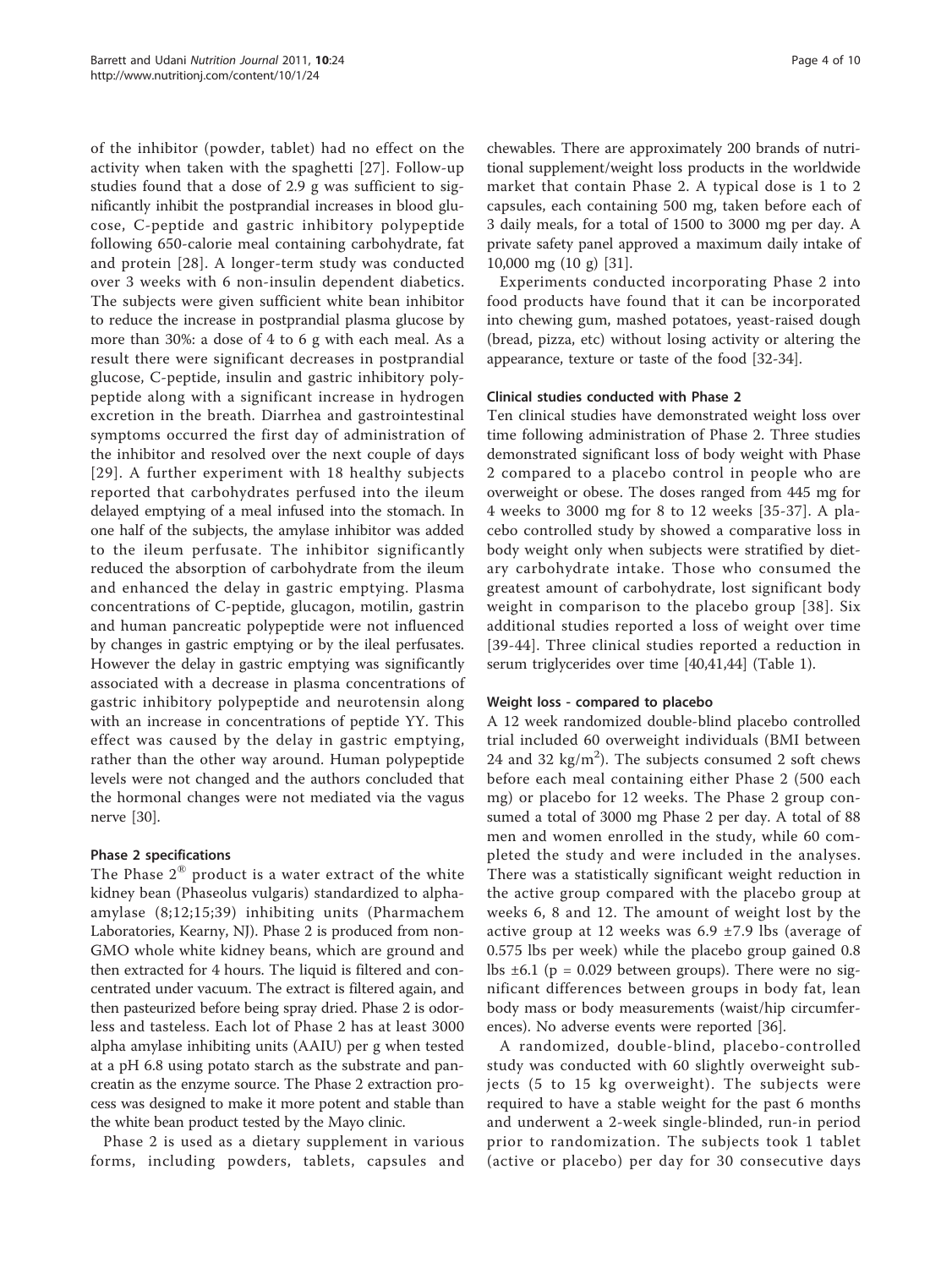<span id="page-4-0"></span>

|  |  |  |  | <b>Table 1 Phase 2 Clinical Data</b> |  |
|--|--|--|--|--------------------------------------|--|
|--|--|--|--|--------------------------------------|--|

| Reference<br>(Author, date) | Study Design/<br><b>Duration</b>         | <b>Subjects</b>                       | Purpose           | <b>Preparation/Dose</b>                                                                                  | <b>Main Results</b>                                                                                                          |
|-----------------------------|------------------------------------------|---------------------------------------|-------------------|----------------------------------------------------------------------------------------------------------|------------------------------------------------------------------------------------------------------------------------------|
| Thom, 2000 [39]             | RPCT, 12 weeks                           | $n = 40$ (BMI 28-39)                  | weight loss       | 400 mg Phaseolamin® 3X<br>after meals, total 1200 mg/<br>day (other ingred. inulin<br>&Garcinia extract) | Lbody weight, BMI & %body fat in<br>active group ( $p < 0.05$ ), no effect in<br>placebo group; no between group<br>analysis |
| Erner, 2003 [40]            | RPCT, 12 weeks,<br>then open 12<br>weeks | $n = 54$ (BMI 24-36)                  | weight loss       | Thera-Slim: 1000 mg Phase2<br>before 2 meals, total 2000<br>mg/day                                       | trend toward Jbody weight, 3X<br>decrease in triglycerides; no<br>between group analysis                                     |
| Rothacker, 2003 [36]        | RPCT, 12 weeks                           | $n = 88$ (BMI 24-32)                  | weight loss       | StarchAway chews: 1000 mg<br>Phase2 before 3 meals, total<br>3000 mg/day                                 | Jbody weight comparison to<br>placebo ( $p < 0.05$ )                                                                         |
| Udani, 2004 [44]            | RPCT, 8 weeks                            | $n = 39$ (BMI 30-43)                  | weight loss       | Phase 2 1500 mg 2X, 3000<br>mg/day                                                                       | Jbody weight comparison to<br>placebo (ns) Itrigylcerides (ns)                                                               |
| Koike, 2005 [41]            | Open, 8 weeks                            | $n = 10$ (BMI 23-30)                  | weight loss       | 3 capsules Phaseolamin 1600<br>diet 2X daily; 750 mg Phase 2<br>daily                                    | Lbody weight ( $p = 0.002$ ), calorie<br>intake, BMI, triglycerides & HDL (all<br>p < 0.05                                   |
| Osorio, 2005 [42]           | Open, 30 days                            | $n = 39$ (overweight<br>& obese)      | Weight loss       | PreCarb capsules: 1000 mg<br>Phase3 with meals, total 3000<br>mg/day                                     | Jbody weight & Jwaist to hip ratio<br>over time (both $p < 0.001$ )                                                          |
| Celleno, 2007 [35]          | RPCT, 30 days                            | $n = 60$ (BMI avg 26)                 | Weight loss       | Phase $2 +$ chromium; 445 mg<br>extract daily                                                            | Jbody weight ( $p < 0.001$ ), BMI,<br>body fat (both $p < 0.01$ )                                                            |
| Vinson, 2009 [45]           | PCT, X-over, single<br>dose              | Part 1: $n = 11$ , Part<br>2: $n = 7$ | Plasma<br>glucose | Phase 2 mixed with<br>margarine or gravy. 750 or<br>1500 mg.                                             | JAUC post prandial blood glucose;<br>higher dose ( $p < 0.05$ ).                                                             |
| Udani, 2009 [46]            | RPC, X-over, single<br>dose              | $n = 13$ (BMI 18-25)                  | Plasma<br>glucose | Phase 2 capsules or mixed w/<br>butter. 1500, 2000, 3000 mg                                              | JAUC post prandial blood glucose;<br>3000 mg w/butter ( $p < 0.05$ ).                                                        |
| Wu, 2010 [37]               | RPCT, 60 days                            | $n = 101$ (BMI 25-40)                 | Weight loss       | Phase 2; 1,000 mg 3X daily                                                                               | Jbody weight, waist circumference<br>(both $p < 0.01$ )                                                                      |

DB = double-blind, PCT = placebo-controlled trial, RPCT = randomized placebo-controlled trial, X-over = crossover.

before a meal rich in carbohydrates (2000 to 2200 calorie diet). The active tablet contained 445 mg Phase 2 and 0.5 mg chromium picolinate (≈55 mcg elemental chromium). After 30 days, the active group had a significant reduction in body weight, BMI, fat mass, adipose tissue thickness and waist/hip/thigh circumferences while maintaining lean body mass. The active group lost an average of 2.93 kg (6.45 lbs) in 30 days compared with an average of 0.35 kg (0.77 lbs) in the placebo group ( $p < 0.001$ ). BMI in the test group was reduced from an initial 25.9  $\pm$  2.0 (SEM) to 24.9  $\pm$ 1.9 ( $p < 0.01$ ). The placebo showed no significant change from the initial  $26.0 \pm 2.3$  (SEM). Body composition was measured with bioelectrical impedance. The active group demonstrated a 10.45% reduction in body fat compared with a 0.16% reduction in the placebo group ( $p < 0.001$ ). Waist and hip circumferences measured in a standard way, showed the same pattern as well. The active group demonstrated 2.93 cm and 1.48 cm reductions respectively, compared with 0.46 cm and 0.11 cm reductions in the placebo group ( $p <$ 0.001). No adverse events were reported [[35\]](#page-8-0).

A randomized, double-blind, placebo-controlled study was conducted in China with 101 volunteers who had a BMI between 25 and 40. The subjects were given a

single capsule containing 1000 mg Phase 2 or placebo three times per day, just before meals, for 60 days. The active group ingested a total of 3,000 mg Phase 2 per day. As a result, there was significant weight loss in the active groups compared to the placebo group after 30 and 60 days. After 60 days, the average weight loss in the active group was  $1.9 \pm 0.15$  kg compared to  $0.4 \pm 1.5$ 0.13 kg in the placebo group ( $p < 0.001$ ). There was also a significant reduction in waist measurement in the active group compared to the placebo group  $(1.9 \pm 0.32)$ cm compared to  $0.4 \pm 0.26$  (p < 0.001). There was no effect on hip measurements. Blood chemistries did not change significantly over the 2 month study and no adverse side effects were reported [[37\]](#page-8-0).

A 4-week, randomized, double-blind, placebo-controlled study conducted with 25 healthy overweight (BMI 25-30) subjects [[38](#page-8-0)]. The subjects took 1000 mg of Phase  $2^{\infty}$  or an identical placebo twice a day (before breakfast and lunch) as part of a weight loss program which included diet, exercise and behavioral intervention. The subjects were given nutritional guidelines to standardize their caloric intake at 1800 Kcal/day. Breakfast and lunch were provided to increase compliance. In addition, subjects met with a personal trainer to establish an exercise program and had a counseling session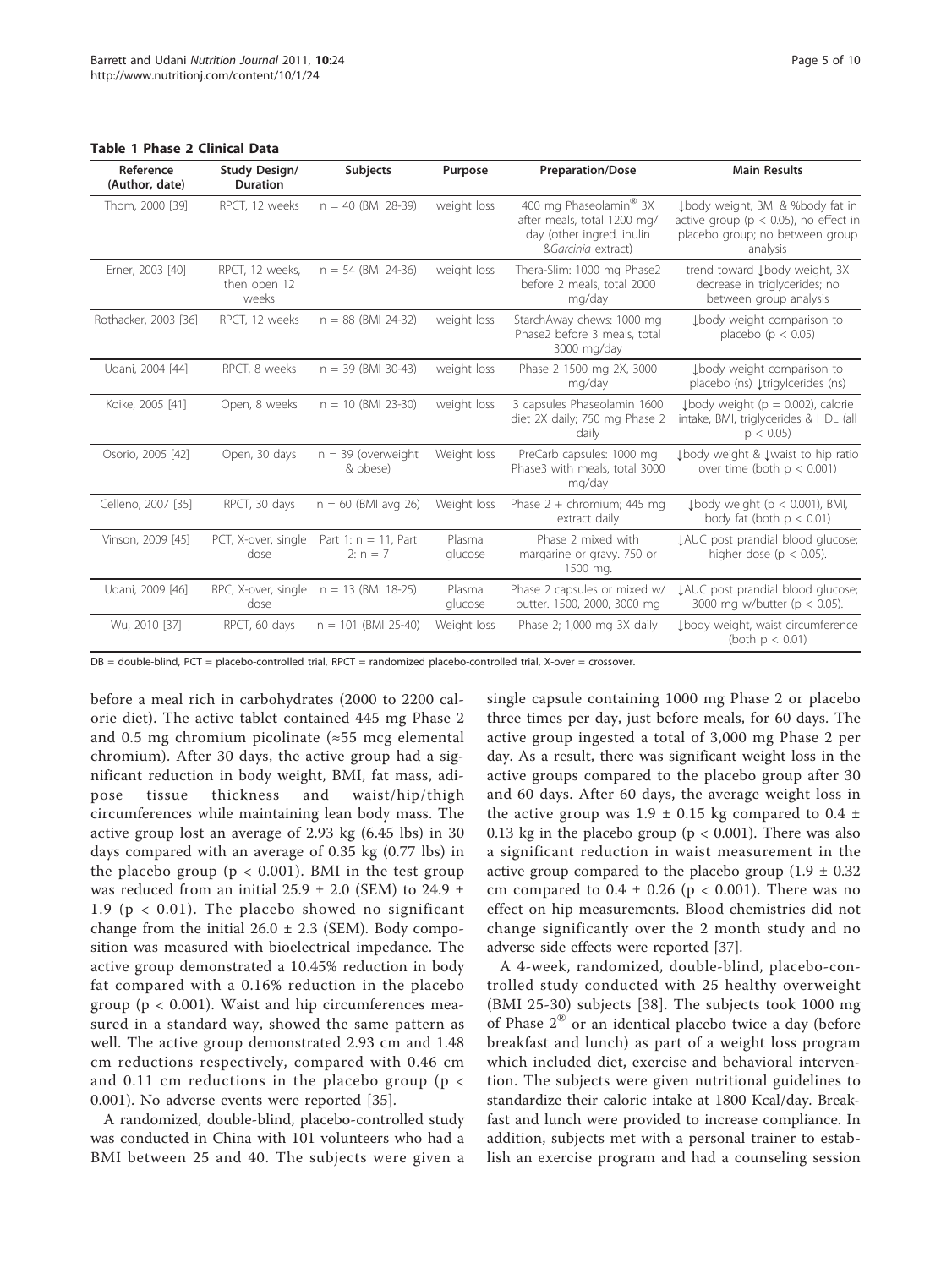with a behavioral psychologist to identify psychological barriers to weight loss. As a result of this intervention, both groups reduced weight and waist size significantly compared to baseline, but there were no significant differences between groups. After 4 weeks, the active group lost 6.0 lbs and the placebo group lost 4.7 lbs compared to baseline ( $p = 0.0002$  active and  $p = 0.0016$ ) placebo). The active group lost a mean of 2.2 in inches from their waists and the control group lost 2.1 inches from their waists compared to baseline ( $p = 0.050$  and 0.0001, respectively). For exploratory analysis, subjects were stratified by dietary carbohydrate intake. In this analysis, the tertile that took in the most carbohydrates demonstrated significantly greater loss of body weight compared with the placebo group (8.7 pounds vs. 1.7 pounds,  $p = 0.04$ ). This group also had a significantly greater loss in inches around the waist (3.3 vs 1.3 inches;  $p = 0.01$ ). There were no significant changes from baseline in hip circumference, triglycerides, fasting glucose, total cholesterol, appetite control, hunger, energy level, and percent body fat, neither were there any significantly differences between groups. No side effects or adverse events were reported [\[38](#page-8-0)].

# Weight loss - over time

In a randomized double blind placebo controlled trial, forty healthy overweight (BMI 27.5 to 39.0) were randomized and instructed to take 2 tablets of the test product immediately after all 3 meals (breakfast, lunch and dinner) for 12 weeks [\[39](#page-8-0)]. Subjects were also instructed to follow a 1200 kcal/day low-fat diet. The tablets, 650 mg each, contained a proprietary blend (Suco-Bloc®) including 200 mg of Phase 2 (Phaseolamin®, Leuven Bioproducts, Belgium), 200 mg of inulin (from chicory root), and 50 mg of Garcinia cambogia extract. The remaining 200 mg in the tablets were not described. All subjects were included in an intent-to-treat analysis, including 7 subjects who dropped out of the study (6 in the placebo arm, 1 in the active arm). After 12 weeks, the active group had a significant reduction in weight, BMI and percent body fat compared to baseline, whereas there was no significant change in the placebo group. The active group lost an average of 3.5 kg (7.7 lb;  $p = 0.001$ ) and the placebo group lost 1.3 kg (2.9 lb). BMI decreased by 1.3 kg/m<sup>2</sup> ( $p = 0.01$ ) in the active group and by  $0.5 \text{ kg/m}^2$  in the placebo group. Percent body fat (measured by bioelectrical impedance) decreased by 2.3% ( $p = 0.01$ ) in the active group and by 0.7% in the placebo. Body mass analyses showed that the weight loss in the active group consisted mainly of fat loss as >85% of the weight loss was accounted for by fat. Between group analyses was not provided for any of the variables. No adverse events were reported in either group [[39\]](#page-8-0).

A 12 week double-blind, placebo-controlled study was conducted and this period was followed by an additional 12 weeks were in all the participants received the active treatment [[40\]](#page-8-0). In the first part of the study, the subjects took 2 capsules twice a day of placebo or Thera-Slim™. Thera-Slim™ capsules contained 500 mg Phase 2 plus 250 mg fennel seed powder. The placebo contained cellulose and fennel seed powder. The active group received a total of 2000 mg Phase 2 per day. The subjects were asked to eat a diet in which lunch and dinner contained 100 to 200 g of carbohydrates. Sixty overweight and obese adult subjects (BMI 24-36) were randomized and 54 completed the study. After the first 12 weeks, the active group lost a average of 1.4 lbs and the placebo gained an average of 0.6 lbs. Serum triglyceride levels dropped by almost 3.3 times in the active group compared to the placebo group (-38.1 vs -11.9). The levels of total cholesterol and HDL were similar in both groups. No between group analyses were included in the report. There were no adverse events reported after 24 weeks of usage.

A randomized double blind placebo controlled study was conducted with 39 obese subjects (BMI 30-43) who were randomly allocated to receive either 1500 mg of Phase 2 or an identical placebo twice daily with lunch and dinner for 8 weeks [[44\]](#page-9-0). The active group received a total of 3000 mg Phase 2 per day. Subjects were instructed to consume a controlled high fiber/low fat diet that provided 100 to 200 g of complex carbohydrate intake per day. Subjects were also instructed to eat the majority of their carbohydrates during lunch and dinner since those were the meals at which the Phase 2 or placebo were taken. The amount of carbohydrate intake was determined for the subjects on the basis of their estimated daily maintenance carbohydrate requirement. Twenty seven subjects completed the study (14 active and 13 placebo). After 8 weeks the active group lost an average of 3.79 lbs. (an average of 0.47 lbs. per week) compared with the placebo group which lost an average of 1.65 lbs. (an average of 0.21 lbs. per week). The difference was not statistically significant with a two tailed p-value of 0.35. Triglyceride levels in the Phase 2 group were reduced by an average of 26.3 mg/dl. This reduction was more than three times the average reduction of 8.2 mg/dl seen in the placebo group ( $p = 0.07$ ).

Several secondary outcomes were measured during the study including body fat percentage, waist and hip circumferences, energy level, hunger, appetite, HbA1c, and total cholesterol. For each of these secondary measures, no clinically or statistically significant differences were identified between the active and the placebo group. No adverse events occurred that were felt to be due to the active product. One placebo subject experienced abdominal pain, bloating and gas while one active group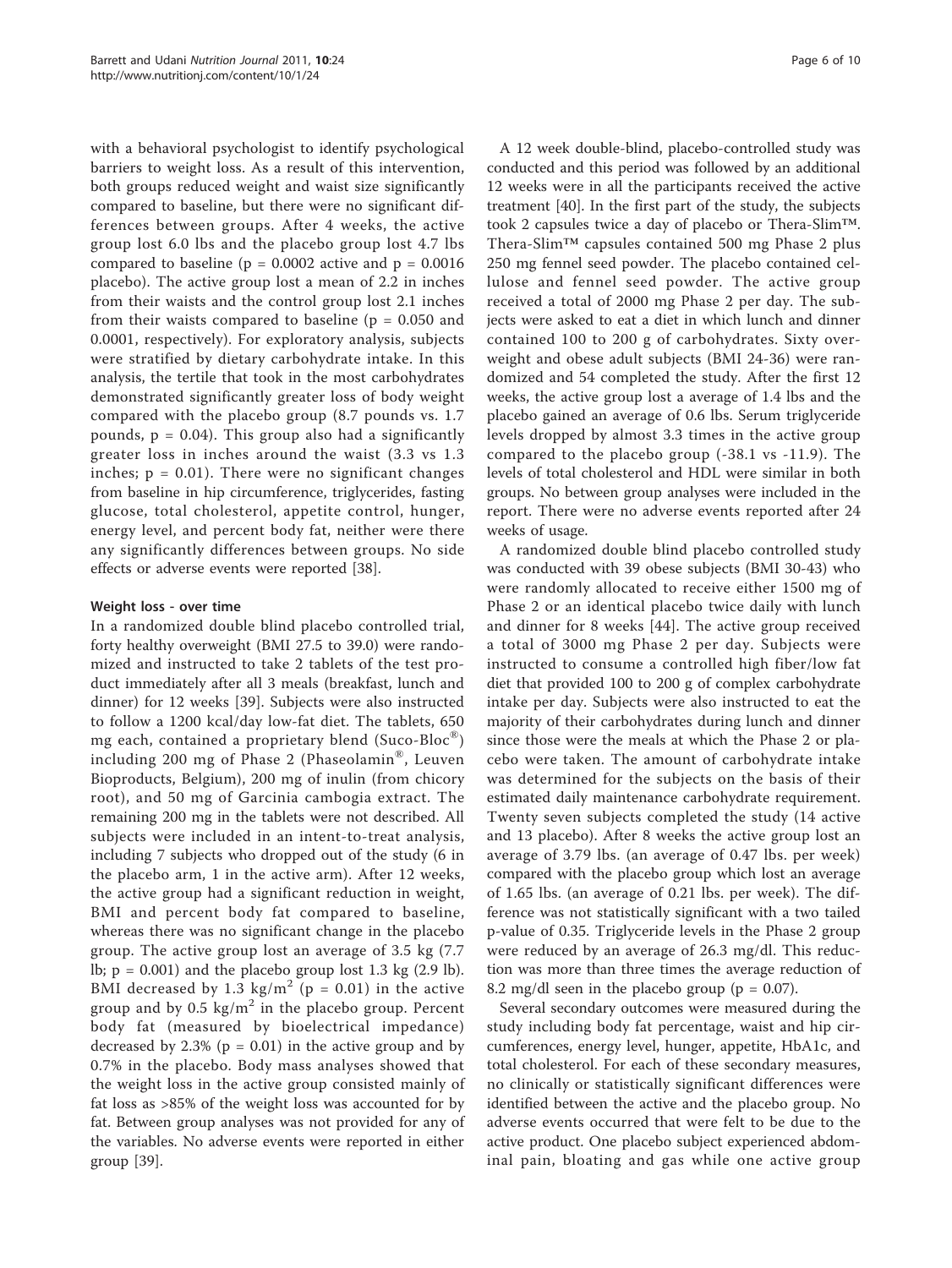subject complained of an increased incidence of tension headaches. There were no clinically significant changes in biochemical indicators of safety, including serum electrolytes, and markers of kidney and liver function [[44\]](#page-9-0).

# Weight loss - open studies

An open study was conducted with 10 healthy subjects (5 men and 5 women) with a BMI between 23 and 30 and a body fat ratio of over 25% for men and over 30% for women [[41\]](#page-8-0). The subjects took 3 capsules of Phaseolamin™ 1600 diet twice a day, 30 min before lunch and dinner, for 8 weeks. The six capsules (1.5 g) contained 750 mg Phase 2, 200 mg clove, 20 mg lysine, 20 mg arginine, 20 mg alanine.

Over the course of 8 weeks, caloric intake decreased from 1742  $\pm$  254 kcal/day to 1525  $\pm$  249 kcal/day (p = 0.01) and the subjects lost a significant amount of weight (2.4%; 74.5  $\pm$  7.3 to 72.7  $\pm$  7.8; p = 0.002). There were also a significant reduction in body fat ( $p < 0.001$ ) and BMI ( $p = 0.002$ ). There were reductions in waist and of hip circumferences, without a significant change in the ratio of waist to hip circumference. Over the 8 weeks there were significant reductions in systolic and diastolic blood pressure ( $p = 0.01$  and  $p < 0.001$ ). There were also significant reductions in triglycerides ( $p =$ 0.019) and HDL cholesterol ( $p = 0.001$ ), but not in total cholesterol or LDL cholesterol. There was no change in blood glucose levels and no adverse events were reported [[41\]](#page-8-0).

An open study was conducted with 50 healthy adult subjects who were overweight or obese. They were given Precarb (Natrol's Carb Intercept 500 mg capsules) containing Phaseolamin/Phase2 [[42\]](#page-8-0). The subject took 1 g Precarb (2 capsules, 3 times daily with high carbohydrate meals) for 30 days. A per-protocol analysis was conducted on the 37 to 39 subjects who completed the study. There was a significant reduction in mean body weight of  $2.34 \pm 2.21$  kg (n = 37; p < 0.001) and a significant reduction in mean waist-to-hip ratio 2.77 ± 2.55 (n  $=$  39; p  $<$  0.001).

In an open label study 23 adult men and women (BMI 22) took "Super Bows Diet Type B", a granular food available in Japan that contains 500 mg Phase 2, Coleus forskohlii extract and mushroom chitosan (Plus fort Barrious®) for a period of 8 weeks [[43\]](#page-9-0). Bows Diet Type B was taken as 1 packet of powder in a glass of water 20 minutes before lunch and dinner. After 8 weeks, the product caused a significant decrease in body weight  $(0.78 \pm 0.20 \text{ kg}, \, \text{p} < 0.01)$  and percent body fat  $(1.19 \pm 0.01)$ 0.37%,  $p < 0.01$ ). There was no change on calorie intake during this period. In 10 subjects who had a BMI over 24 and a total cholesterol over 220 mg/dl, there was a significant decrease in cholesterol after 4 and 8 weeks  $(25.3 \pm 7.1 \text{ mg/dl}$  and  $11.3 \pm 4.0 \text{ mg/dl}$ , respectively; both  $p < 0.05$ ). There were temporary gastrointestinal symptoms such as bloating and constipation but these symptoms disappeared following a few days of continuous intake of the product.

# Glycemic Index (GI)

Four cross-over clinical studies addressed the potential effect of Phase 2 on post-prandial increases in blood sugar. All four studies indicated that Phase 2 could reduce post-prandial spikes in blood sugar with a suggestion that the effect is dose-related.

In the first study, a placebo-controlled, cross-over study, eleven fasting subjects (men and women aged 21 to 57) were given 4 slices of white bread and 42 g (3 Tbs) of margarine with or without 1500 mg of Phase 2 (the Phase 2 was added to the margarine) [[45\]](#page-9-0). The food contained a total of 610 calories, 60.5 of which came from carbohydrate. The tests were administered a week apart. Absorption and metabolism of carbohydrate was measured as levels of plasma glucose over time. In comparison to control, the glucose levels following consumption of Phase 2 returned to baseline 20 minutes earlier. The area under the plasma glucose vs. time curve was 66% lower with Phase 2 compared to the control ( $p < 0.05$ ). The authors concluded that this indicated that  $1/3^{rd}$  of the carbohydrate in the bread was absorbed. However, actual absorption and subsequent excretion was not measured.

The second study, published in the same paper, was also a placebo-controlled, cross-over study. Seven subjects (men and women 23 to 43 years old) were given a frozen dinner containing country fried steak, mash potatoes, green beans and cherry-apple pie (630 calories with 64 g carbohydrate) with and without 750 mg Phase 2. In this study, the Phase 2 was mixed with the gravy. The effect of Phase 2 was to reduce the average plasma glucose vs. time curve by 28% and the authors concluded that 2/3rds of the carbohydrate in the meal was absorbed. The authors noted that there appeared to be a dose-related effect with the 1500 mg dose of Phase 2 being twice as effective as the 750 mg dose [\[45](#page-9-0)].

A 6-arm crossover study was conducted with 13 randomized subjects (BMI 18-25) to determine whether the addition of Phase 2 would lower the GI of a commercially available high glycemic food (white bread) [[46](#page-9-0)]. Standardized GI testing was performed using capillary blood glucose measurements following ingestions of white bread with butter, with and without the addition of Phase 2 in capsule or powder form. In both formulations, Phase 2 was given in dosages of 1500 mg, 2000 mg, and 3000 mg. The powdered form was mixed with the butter. Statistical analysis was performed by one-way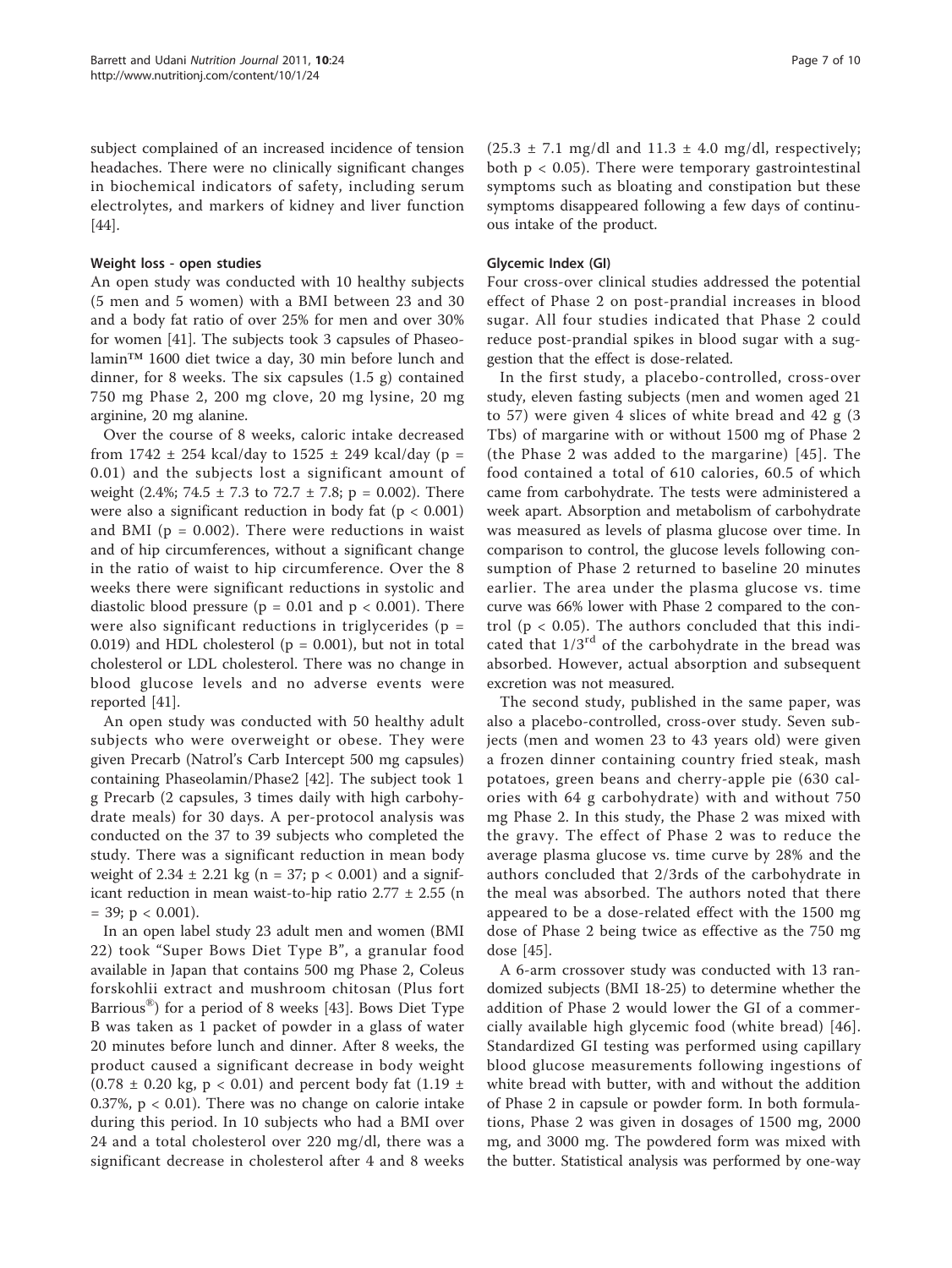ANOVA of all seven treatment groups using unadjusted multiple comparisons (t tests) to the white bread control. For the capsule formulation, the 1500 mg dose had no effect on the GI and the 2000 mg and 3000 mg capsule doses caused insignificant reductions in GI. For the powder, the 1500 mg and 2000 mg doses caused insignificant reductions in the GI, while the 3000 mg dose caused a significant reduction in post-prandial glucose levels (a reduction of  $34.11\%$ ,  $p = 0.023$ ).

A single dose double-blind cross-over test was conducted on the effects of Super Bows Diet Type B on blood sugar levels [[43](#page-9-0)]. As previously stated, this product is a granular food available in Japan that contains 500 mg Phase 2, Coleus forskohlii extract and mushroom chitosan. The experiment included 13 men and women with a fasting blood glucose level above 126 mg/ dl. In two test periods 1 week apart, the subjects took a packet of product or placebo along with a glass of water 5 minutes before eating 300 g polished rice. Blood samples were taken before the intake of the rice and 30, 60, 90 and 120 minutes afterward. Blood sugar levels 30 minutes after eating the rice were significantly lower with the test product ( $p < 0.01$ ). Plasma insulin levels were significantly lower compared to the control at 30 and 60 minutes after consuming the rice  $(p < 0.01)$ .

## Safety

In the human clinical studies reviewed above there were no reports of serious side effects resulting from ingestion of white bean extracts. Clinical efficacy studies using doses of Phase 2 up to 3000 mg per day in divided doses for periods of 30 days to 24 weeks also reported no significant adverse events. An acute animal toxicity study was conducted in rats with Phase 2 at doses of 500 to 5000 mg/kg body weight along with a subchronic study of 90 days with doses of 200 to 1000 mg/kg. In response, there were no adverse reactions and signs of toxicity in biochemical and histopathological analysis [[47](#page-9-0)]. A 28-day toxicity study conducted with male and female rats reported a no-adverse-effect level (NOAEL) of 2500 mg/kg/day [\[48](#page-9-0)]. Cantox Health Sciences International conducted a safety review of published and unpublished data on Phase 2 and the panel of experts concluded that it could be safety consumed at doses up to 10 g per day [[31\]](#page-8-0).

Since alpha-amylase inhibitors prevent the degradation of complex carbohydrates into oligosaccharies, those carbohydrates will pass through the intestine into the colon. In the colon, bacteria will digest the complex carbohydrates, and this may initially cause gastrointestinal side-effects such as flatulence and diarrhea. In the study conducted with Super Bows Diet Type B which contained Phase 2 along with other ingredients, there were temporary gastrointestinal symptoms including bloating and constipation but these symptoms resolved with continued intake of the product [\[43](#page-9-0)].

Raw beans contain phytohaemagglutinin (PHA) at high levels which have been associated with toxic effects in animals and severe gastrointestinal disturbances in humans [[3\]](#page-8-0). However, PHA levels in beans are drastically reduced by cooking. In addition, white beans have negligible amounts of PHA compared to colored beans. Phase 2 is a standardized white bean extract prepared using a specialized process which substantially inactivates haemagglutinating activity (HA) and trypsin inhibiting activity (TIA). The finished product contains less than 700 HA units per g and less than 20 TIA units per mg dry weight [\[31\]](#page-8-0).

#### Product equivalency

This review is focused on the development and clinical research of a proprietary product, Phase 2 Carb Controller (Pharmachem Laboratories, Kearny, NJ). We felt it was important to focus on this product as there is no evidence that carbohydrate blockers are equivalent. Early studies on the alpha-amylase inhibitor from white bean indicated that enzyme stabilization through specific manufacturing processes was key to an active product. The challenge of establishing biological equivalency for protein biopharmaceuticals has been highlighted in recent publications. The complexity of these molecules, and their production in living cells, makes the final product sensitive to changes in manufacturing conditions. Because of this, the European Medicine Agency has introduced a new regulatory pathway for biosimilars (also known as follow-on biologics) which mandates clinical trials in order to show therapeutic equivalence [[49](#page-9-0)]. In the US, companies are expected to use the approval process for new branded drugs [[50\]](#page-9-0). While the Phase 2 product is a dietary supplement, and not a pharmaceutical, we believe similar principals apply.

#### Conclusions

Experiments conducted with the Phase 2 alpha-amylase inhibitor indicate that it reduces the rate of absorption of carbohydrates, thereby reducing the GI of foods. The evidence also indicates that Phase 2 promotes weight loss when taken concurrently with meals containing carbohydrates. The importance of reducing the GI of foods in weight management and type 2 diabetic control is indicated by an emerging body of evidence. Reducing the post-prandial spikes of glucose and insulin following a high GI meal may also reduce the risks of developing insulin resistance, which can lead to cardiovascular disease.

#### Acknowledgements

The authors would like to acknowledge Pharmachem Laboratories for sponsoring this review.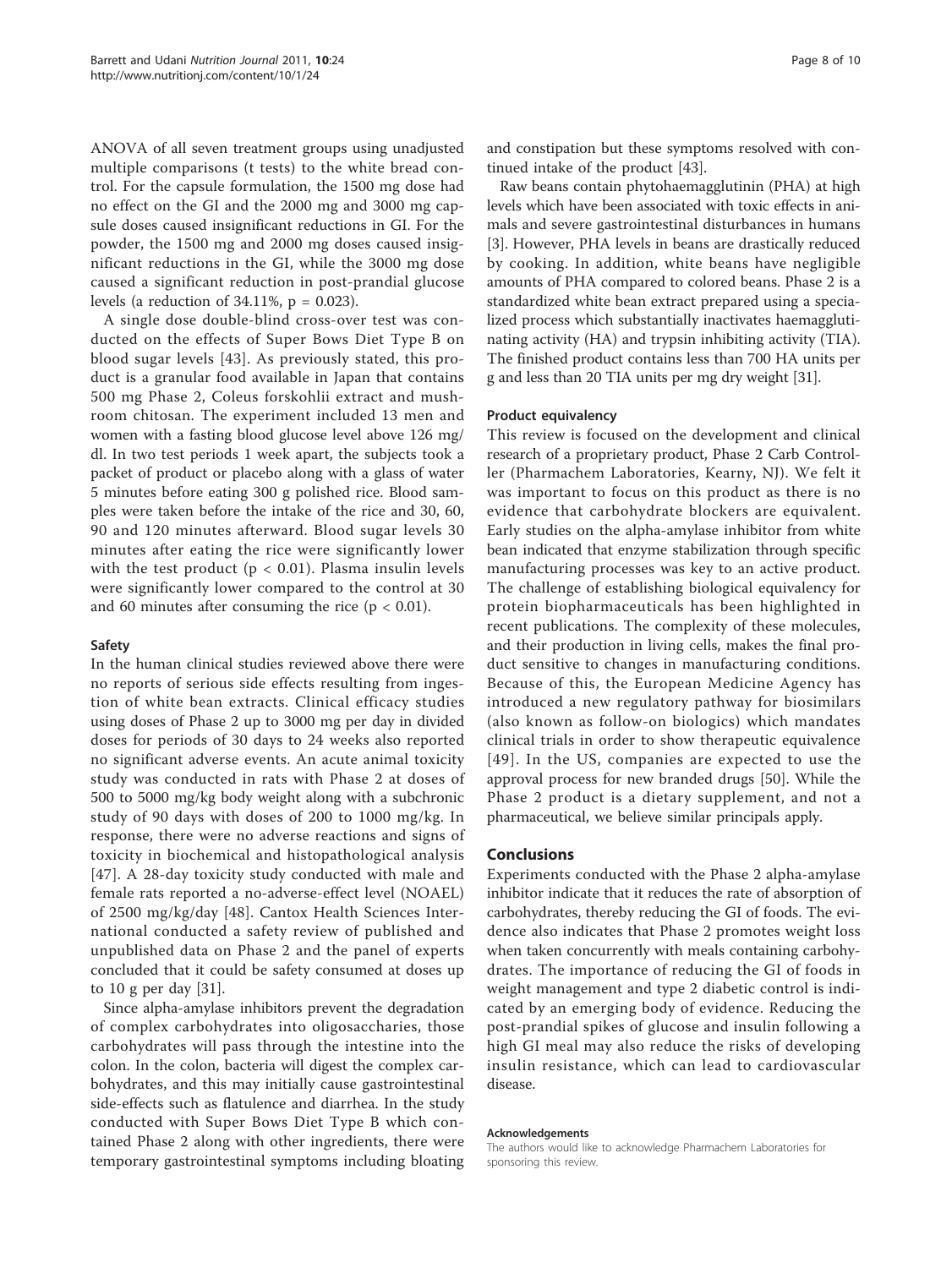#### <span id="page-8-0"></span>Author details

<sup>1</sup>Pharmacognosy Consulting, Mill Valley, CA 94941, USA. <sup>2</sup>Medicus Research LLC, Northridge, CA 91325, USA. <sup>3</sup>UCLA School of Medicine, Department of Medicine, Los Angeles, CA 90024, USA.

#### Authors' contributions

MLB and JKU were both involved in writing this review. They both read and approved the final manuscript.

#### Competing interests

Medicus Research has received research support grants from Pharmachem Laboratories. JKU has provided consulting services to Pharmachem Laboratories. MLB has provided consulting services to Medicus Research. The authors and Medicus Research do not endorse any brand or product.

#### Received: 17 September 2010 Accepted: 17 March 2011 Published: 17 March 2011

#### References

- 1. World Health Organization: Obesity and overweight. 2006 [\[http://www.](http://www.who.int/mediacentre/factsheets/fs311/en/index.html) [who.int/mediacentre/factsheets/fs311/en/index.html](http://www.who.int/mediacentre/factsheets/fs311/en/index.html)], Ref Type: Online Source.
- 2. Preuss HG: [Bean amylase inhibitor and other carbohydrate absorption](http://www.ncbi.nlm.nih.gov/pubmed/20150600?dopt=Abstract) [blockers: effects on diabesity and general health.](http://www.ncbi.nlm.nih.gov/pubmed/20150600?dopt=Abstract) J Am Coll Nutr 2009, 28:266-276.
- 3. Obiro WC, Zhang T, Jiang B: [The nutraceutical role of the Phaseolus](http://www.ncbi.nlm.nih.gov/pubmed/18331662?dopt=Abstract) [vulgaris alpha-amylase inhibitor.](http://www.ncbi.nlm.nih.gov/pubmed/18331662?dopt=Abstract) Br J Nutr 2008, 100:1-12.
- 4. Food and Agriculture Organization, World Health Organization: [Carbohydrates in Human Nutrition: Report of a Joint FAO/WHO Report.](http://www.ncbi.nlm.nih.gov/pubmed/9743703?dopt=Abstract) FAO Food and Nutrition paper 1998, 66:1-140.
- Radulian G, Rusu E, Dragomir A, Posea M: [Metabolic effects of low](http://www.ncbi.nlm.nih.gov/pubmed/19178721?dopt=Abstract) [glycaemic index diets.](http://www.ncbi.nlm.nih.gov/pubmed/19178721?dopt=Abstract) Nutr J 2009, 8:5.
- 6. Yamagishi S, Matsui T, Ueda S, Fukami K, Okuda S: [Clinical utility of](http://www.ncbi.nlm.nih.gov/pubmed/19275550?dopt=Abstract) [acarbose, an alpha-glucosidase inhibitor in cardiometabolic disorders.](http://www.ncbi.nlm.nih.gov/pubmed/19275550?dopt=Abstract) Curr Drug Metab 2009, 10:159-163.
- Brand-Miller J, McMillan-Price J, Steinbeck K, Caterson I: [Dietary glycemic](http://www.ncbi.nlm.nih.gov/pubmed/20234031?dopt=Abstract) [index: health implications.](http://www.ncbi.nlm.nih.gov/pubmed/20234031?dopt=Abstract) J Am Coll Nutr 2009, 28:446S-449S.
- 8. Barclay AW, Petocz P, McMillan-Price J, Flood VM, Prvan T, Mitchell P, et al: [Glycemic index, glycemic load, and chronic disease risk](http://www.ncbi.nlm.nih.gov/pubmed/18326601?dopt=Abstract)–a meta-analysis [of observational studies.](http://www.ncbi.nlm.nih.gov/pubmed/18326601?dopt=Abstract) Am J Clin Nutr 2008, 87:627-637.
- Thomas DE, Elliott EJ, Baur L: [Low glycaemic index or low glycaemic load](http://www.ncbi.nlm.nih.gov/pubmed/17636786?dopt=Abstract) [diets for overweight and obesity.](http://www.ncbi.nlm.nih.gov/pubmed/17636786?dopt=Abstract) Cochrane Database Syst Rev 2007, CD005105.
- 10. Krishnan S, Rosenberg L, Singer M, Hu FB, Djousse L, Cupples LA, et al: [Glycemic index, glycemic load, and cereal fiber intake and risk of type 2](http://www.ncbi.nlm.nih.gov/pubmed/18039988?dopt=Abstract) [diabetes in US black women.](http://www.ncbi.nlm.nih.gov/pubmed/18039988?dopt=Abstract) Arch Intern Med 2007, 167:2304-2309.
- 11. Villegas R, Liu S, Gao YT, Yang G, Li H, Zheng W, et al: [Prospective study of](http://www.ncbi.nlm.nih.gov/pubmed/18039989?dopt=Abstract) [dietary carbohydrates, glycemic index, glycemic load, and incidence of](http://www.ncbi.nlm.nih.gov/pubmed/18039989?dopt=Abstract) [type 2 diabetes mellitus in middle-aged Chinese women.](http://www.ncbi.nlm.nih.gov/pubmed/18039989?dopt=Abstract) Arch Intern Med 2007, 167:2310-2316.
- 12. Schulze MB, Liu S, Rimm EB, Manson JE, Willett WC, Hu FB: [Glycemic index,](http://www.ncbi.nlm.nih.gov/pubmed/15277155?dopt=Abstract) [glycemic load, and dietary fiber intake and incidence of type 2 diabetes](http://www.ncbi.nlm.nih.gov/pubmed/15277155?dopt=Abstract) [in younger and middle-aged women.](http://www.ncbi.nlm.nih.gov/pubmed/15277155?dopt=Abstract) Am J Clin Nutr 2004, 80:348-356.
- 13. Schulze MB, Schulz M, Heidemann C, Schienkiewitz A, Hoffmann K, Boeing H: [Fiber and magnesium intake and incidence of type 2](http://www.ncbi.nlm.nih.gov/pubmed/17502538?dopt=Abstract) [diabetes: a prospective study and meta-analysis.](http://www.ncbi.nlm.nih.gov/pubmed/17502538?dopt=Abstract) Arch Intern Med 2007, 167:956-965.
- 14. Englyst KN, Englyst HN: [Carbohydrate bioavailability.](http://www.ncbi.nlm.nih.gov/pubmed/16115326?dopt=Abstract) Br J Nutr 2005, 94:1-11.
- 15. Grabitske HA, Slavin JL: [Low-digestible carbohydrates in practice.](http://www.ncbi.nlm.nih.gov/pubmed/18926133?dopt=Abstract) J Am Diet Assoc 2008, 108:1677-1681.
- 16. Higgins JA: [Resistant starch: metabolic effects and potential health](http://www.ncbi.nlm.nih.gov/pubmed/15287677?dopt=Abstract) [benefits.](http://www.ncbi.nlm.nih.gov/pubmed/15287677?dopt=Abstract) J AOAC Int 2004, 87:761-768.
- 17. Tundis R, Loizzo MR, Menichini F: [Natural products as alpha-amylase and](http://www.ncbi.nlm.nih.gov/pubmed/20470247?dopt=Abstract) [alpha-glucosidase inhibitors and their hypoglycaemic potential in the](http://www.ncbi.nlm.nih.gov/pubmed/20470247?dopt=Abstract) [treatment of diabetes: an update.](http://www.ncbi.nlm.nih.gov/pubmed/20470247?dopt=Abstract) Mini Rev Med Chem 2010, 10:315-331.
- 18. McDougall GJ, Stewart D: [The inhibitory effects of berry polyphenols on](http://www.ncbi.nlm.nih.gov/pubmed/16498205?dopt=Abstract) [digestive enzymes.](http://www.ncbi.nlm.nih.gov/pubmed/16498205?dopt=Abstract) Biofactors 2005, 23:189-195.
- 19. Koh LW, Wong LL, Loo YY, Kasapis S, Huang D: [Evaluation of different teas](http://www.ncbi.nlm.nih.gov/pubmed/20050703?dopt=Abstract) [against starch digestibility by mammalian glycosidases.](http://www.ncbi.nlm.nih.gov/pubmed/20050703?dopt=Abstract) J Agric Food Chem 2010, 58:148-154.
- 20. Moreno J, Altabella T, Chrispeels MJ: [Characterization of alpha-Amylase-](http://www.ncbi.nlm.nih.gov/pubmed/16667338?dopt=Abstract)[Inhibitor, a Lectin-Like Protein in the Seeds of Phaseolus vulgaris.](http://www.ncbi.nlm.nih.gov/pubmed/16667338?dopt=Abstract) Plant Physiol 1990, 92:703-709.
- 21. Layer P, Carlson GL, DiMagno EP: [Partially purified white bean amylase](http://www.ncbi.nlm.nih.gov/pubmed/2581844?dopt=Abstract) [inhibitor reduces starch digestion in vitro and inactivates intraduodenal](http://www.ncbi.nlm.nih.gov/pubmed/2581844?dopt=Abstract) [amylase in humans.](http://www.ncbi.nlm.nih.gov/pubmed/2581844?dopt=Abstract) Gastroenterology 1985, 88:1895-1902.
- 22. Layer P, Zinsmeister AR, DiMagno EP: [Effects of decreasing intraluminal](http://www.ncbi.nlm.nih.gov/pubmed/2423408?dopt=Abstract) [amylase activity on starch digestion and postprandial gastrointestinal](http://www.ncbi.nlm.nih.gov/pubmed/2423408?dopt=Abstract) [function in humans.](http://www.ncbi.nlm.nih.gov/pubmed/2423408?dopt=Abstract) Gastroenterology 1986, 91:41-48.
- 23. Strocchi A, Corazza GR, Anania C, Benati G, Malservisi S, Cherchi MV, et al: [Quality control study of H2 breath testing for the diagnosis of](http://www.ncbi.nlm.nih.gov/pubmed/9646191?dopt=Abstract) [carbohydrate malabsorption in Italy. The](http://www.ncbi.nlm.nih.gov/pubmed/9646191?dopt=Abstract) "Tenue Club" Group. Ital J Gastroenterol Hepatol 1997, 29:122-127.
- 24. Strocchi A, Corazza G, Ellis CJ, Gasbarrini G, Levitt MD: [Detection of](http://www.ncbi.nlm.nih.gov/pubmed/8224644?dopt=Abstract) [malabsorption of low doses of carbohydrate: accuracy of various breath](http://www.ncbi.nlm.nih.gov/pubmed/8224644?dopt=Abstract) [H2 criteria.](http://www.ncbi.nlm.nih.gov/pubmed/8224644?dopt=Abstract) Gastroenterology 1993, 105:1404-1410.
- 25. Brummer RJ, Karibe M, Stockbrugger RW: [Lactose malabsorption.](http://www.ncbi.nlm.nih.gov/pubmed/8016574?dopt=Abstract) [Optimalization of investigational methods.](http://www.ncbi.nlm.nih.gov/pubmed/8016574?dopt=Abstract) Scand J Gastroenterol Suppl 1993, 200:65-69.
- 26. Layer P, Rizza RA, Zinsmeister AR, Carlson GL, DiMagno EP: [Effect of a](http://www.ncbi.nlm.nih.gov/pubmed/2423813?dopt=Abstract) [purified amylase inhibitor on carbohydrate tolerance in normal subjects](http://www.ncbi.nlm.nih.gov/pubmed/2423813?dopt=Abstract) [and patients with diabetes mellitus.](http://www.ncbi.nlm.nih.gov/pubmed/2423813?dopt=Abstract) Mayo Clin Proc 1986, 61:442-447.
- 27. Brugge WR, Rosenfeld MS: [Impairment of starch absorption by a potent](http://www.ncbi.nlm.nih.gov/pubmed/2440298?dopt=Abstract) [amylase inhibitor.](http://www.ncbi.nlm.nih.gov/pubmed/2440298?dopt=Abstract) Am J Gastroenterol 1987, 82:718-722.
- 28. Boivin M, Zinsmeister AR, Go VL, DiMagno EP: [Effect of a purified amylase](http://www.ncbi.nlm.nih.gov/pubmed/2436011?dopt=Abstract) inhibitor on [carbohydrate metabolism after a mixed meal in healthy](http://www.ncbi.nlm.nih.gov/pubmed/2436011?dopt=Abstract) [humans.](http://www.ncbi.nlm.nih.gov/pubmed/2436011?dopt=Abstract) Mayo Clin Proc 1987, 62:249-255.
- 29. Boivin M, Flourie B, Rizza RA, Go VL, DiMagno EP: [Gastrointestinal and](http://www.ncbi.nlm.nih.gov/pubmed/2446948?dopt=Abstract) [metabolic effects of amylase inhibition in diabetics.](http://www.ncbi.nlm.nih.gov/pubmed/2446948?dopt=Abstract) Gastroenterology 1988, 94:387-394.
- 30. Jain NK, Boivin M, Zinsmeister AR, Brown ML, Malagelada JR, DiMagno EP: [Effect of ileal perfusion of carbohydrates and amylase inhibitor on](http://www.ncbi.nlm.nih.gov/pubmed/2463204?dopt=Abstract) [gastrointestinal hormones and emptying.](http://www.ncbi.nlm.nih.gov/pubmed/2463204?dopt=Abstract) Gastroenterology 1989, 96:377-387.
- 31. Nicolosi R, Hughes D, Bechtel D: Evaluation of the Generally Recognized as Safe (GRAS) status of Phase 2® white bean (Phaseolus vulgaris) extract. Bridgewater, NJ, Cantox Health Sciences International; 2007 [\[http://](http://www.phase2info.com/pdf/science-dossier/phase2-gras-expert-report.pdf) [www.phase2info.com/pdf/science-dossier/phase2-gras-expert-report.pdf](http://www.phase2info.com/pdf/science-dossier/phase2-gras-expert-report.pdf)], Ref Type: Online Source.
- 32. Udani K: The mighty bean. European Baker 2005.
- 33. Das Y: Phase 2/Starch Lite. Piscataway, NJ, ISSI Laboratories, Inc; 2007 [[http://www.phase2info.com/pdf/Phase2\\_Study13.pdf](http://www.phase2info.com/pdf/Phase2_Study13.pdf)], ISSI no. P25036, 1-7. Ref Type: Online Source.
- 34. Das Y: Phase 2/Starch Lite in Chewing Gum. Piscataway, NJ, ISSI Laboratories, Inc; 2007 [[http://www.phase2info.com/pdf/Phase2\\_Study14.](http://www.phase2info.com/pdf/Phase2_Study14.pdf) [pdf](http://www.phase2info.com/pdf/Phase2_Study14.pdf)], ISSI no. P25036-B, 1-4. Ref Type: Online Source.
- 35. Celleno L, Tolaini MV, D'Amore A, Perricone NV, Preuss HG: [A dietary](http://www.ncbi.nlm.nih.gov/pubmed/17299581?dopt=Abstract) [supplement containing standardized Phaseolus vulgaris extract](http://www.ncbi.nlm.nih.gov/pubmed/17299581?dopt=Abstract) [influences body composition of overweight men and women.](http://www.ncbi.nlm.nih.gov/pubmed/17299581?dopt=Abstract) Int J Med Sci 2007, 4:45-52.
- 36. Rothacker D: Reduction in body weight with a starch blocking diet aid: StarchAway comparison with placebo. Leiner Health Products; 2003 [[http://www.phase2info.com/pdf/Phase2\\_Study6.pdf\]](http://www.phase2info.com/pdf/Phase2_Study6.pdf), Ref Type: Online Source.
- 37. Wu X, Xu X, Shen J, Perricone N, Preuss H: Enhanced weight loss from a dietary supplement containing standardized Phaseolus vulgaris extract in overweight men and women. Journal of Applied Research 2010, 10:73-79.
- 38. Udani J, Singh BB: [Blocking carbohydrate absorption and weight loss: a](http://www.ncbi.nlm.nih.gov/pubmed/17658120?dopt=Abstract) [clinical trial using a proprietary fractionated white bean extract.](http://www.ncbi.nlm.nih.gov/pubmed/17658120?dopt=Abstract) Altern Ther Health Med 2007, 13:32-37.
- Thom E: [A randomized, double-blind, placebo-controlled trial of a new](http://www.ncbi.nlm.nih.gov/pubmed/11092233?dopt=Abstract) [weight-reducing agent of natural origin.](http://www.ncbi.nlm.nih.gov/pubmed/11092233?dopt=Abstract) J Int Med Res 2000, 28:229-233.
- 40. Erner S, Meiss D: Thera-Slim for Weight Loss: A randomized double-blind placebo controlled study. 2003 [\[http://www.phase2info.com/pdf/](http://www.phase2info.com/pdf/Phase2_Study8.pdf) [Phase2\\_Study8.pdf](http://www.phase2info.com/pdf/Phase2_Study8.pdf)], Ref Type: Online Source.
- 41. Koike T, Koizumi Y, Tang L, Takahara K, Saitou Y: The antiobesity effect and the safety of taking "Phaseolamin(TM) 1600 diet". J New Rem & Clin (Japanese) 2005, 54:1-16.
- 42. Osorio L, Gamboa J: Random multicenter evaluation to test the efficacy of Phaseolus vulgaris (Precarb) in obese and overweight individuals.